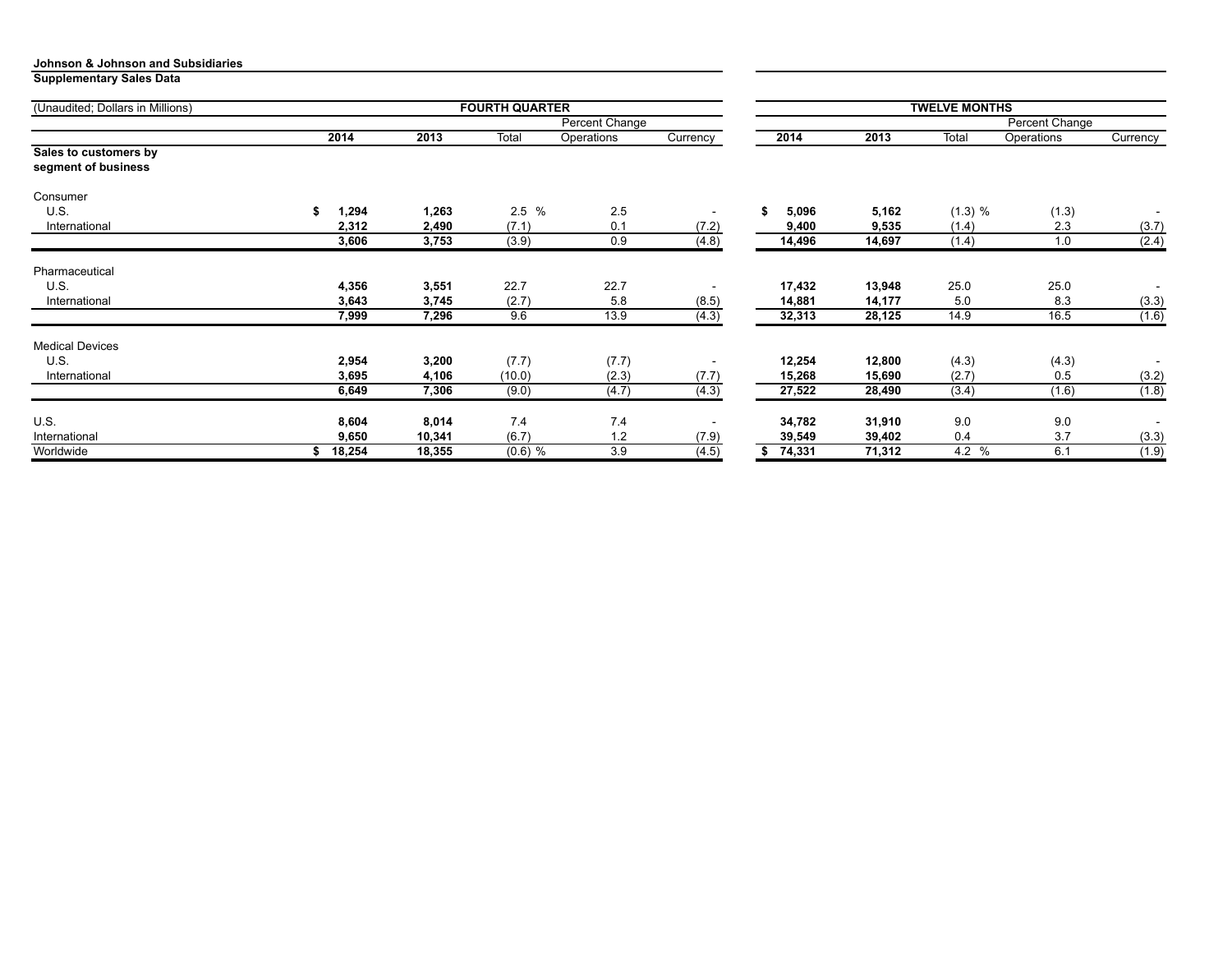#### **Supplementary Sales Data**

| (Unaudited; Dollars in Millions)         |        |        | <b>FOURTH QUARTER</b> |            |          | <b>TWELVE MONTHS</b> |        |                |            |          |  |  |
|------------------------------------------|--------|--------|-----------------------|------------|----------|----------------------|--------|----------------|------------|----------|--|--|
|                                          |        |        | Percent Change        |            |          |                      |        | Percent Change |            |          |  |  |
|                                          | 2014   | 2013   | Total                 | Operations | Currency | 2014                 | 2013   | Total          | Operations | Currency |  |  |
| Sales to customers by<br>geographic area |        |        |                       |            |          |                      |        |                |            |          |  |  |
| U.S.                                     | 8,604  | 8,014  | 7.4 %                 | 7.4        |          | 34,782<br>D.         | 31,910 | 9.0%           | 9.0        |          |  |  |
| Europe                                   | 4,560  | 4,968  | (8.2)                 | 0.6        | (8.8)    | 18,947               | 18,599 | 1.9            | 2.6        | (0.7)    |  |  |
| Western Hemisphere excluding U.S.        | 1,782  | 1,891  | (5.8)                 | 3.9        | (9.7)    | 7,160                | 7,421  | (3.5)          | 5.2        | (8.7)    |  |  |
| Asia-Pacific, Africa                     | 3,308  | 3,482  | (5.0)                 | 0.6        | (5.6)    | 13,442               | 13.382 | 0.4            | 4.4        | (4.0)    |  |  |
| International                            | 9,650  | 10,341 | (6.7)                 | 1.2        | (7.9)    | 39,549               | 39,402 | 0.4            | 3.7        | (3.3)    |  |  |
| Worldwide                                | 18,254 | 18,355 | $(0.6)$ %             | 3.9        | (4.5)    | 74,331               | 71,312 | 4.2 %          | 6.1        | (1.9)    |  |  |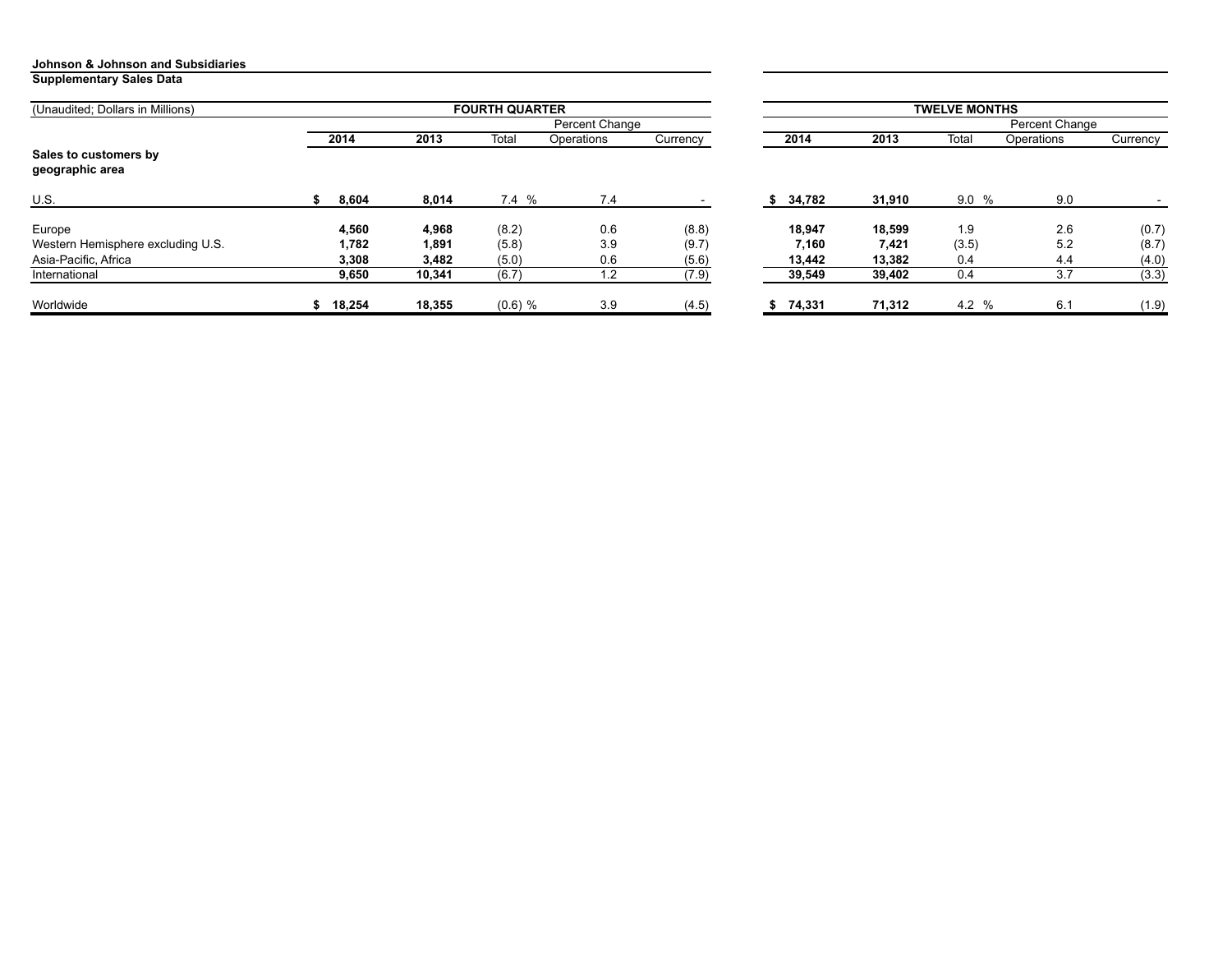#### **Condensed Consolidated Statement of Earnings**

| (Unaudited; in Millions Except Per Share Figures)                      | <b>FOURTH QUARTER</b> |               |                |    |               |                |            |  |  |  |
|------------------------------------------------------------------------|-----------------------|---------------|----------------|----|---------------|----------------|------------|--|--|--|
|                                                                        |                       |               | 2014           |    |               | 2013           | Percent    |  |  |  |
|                                                                        |                       |               | <b>Percent</b> |    |               | <b>Percent</b> | Increase   |  |  |  |
|                                                                        |                       | <b>Amount</b> | to Sales       |    | <b>Amount</b> | to Sales       | (Decrease) |  |  |  |
| <b>Sales to customers</b>                                              | S.                    | 18,254        | 100.0          | S  | 18,355        | 100.0          | (0.6)      |  |  |  |
| Cost of products sold                                                  |                       | 5,853         | 32.1           |    | 5,955         | 32.5           | (1.7)      |  |  |  |
| Selling, marketing and administrative expenses                         |                       | 5,822         | 31.9           |    | 5,917         | 32.2           | (1.6)      |  |  |  |
| Research and development expense                                       |                       | 2,635         | 14.4           |    | 2,411         | 13.1           | 9.3        |  |  |  |
| In-process research and development                                    |                       | 156           | 0.8            |    | 338           | 1.9            |            |  |  |  |
| Interest (income) expense, net                                         |                       | 122           | 0.7            |    | 116           | 0.6            |            |  |  |  |
| Other (income) expense, net                                            |                       | 963           | 5.3            |    | 868           | 4.7            |            |  |  |  |
| Earnings before provision for taxes on income                          |                       | 2,703         | 14.8           |    | 2,750         | 15.0           | (1.7)      |  |  |  |
| Provision for/(Benefit from) taxes on income                           |                       | 182           | 1.0            |    | (769)         | (4.2)          |            |  |  |  |
| <b>Net earnings</b>                                                    | \$                    | 2,521         | 13.8           | \$ | 3,519         | 19.2           | (28.4)     |  |  |  |
| Net earnings per share (Diluted)                                       | S                     | 0.89          |                | \$ | 1.23          |                | (27.6)     |  |  |  |
| Average shares outstanding (Diluted)                                   |                       | 2,845.3       |                |    | 2,872.0       |                |            |  |  |  |
| <b>Effective tax rate</b>                                              |                       | 6.7 $%$       |                |    | (28.0) %      |                |            |  |  |  |
| Adjusted earnings before provision for taxes and net earnings $^{(1)}$ |                       |               |                |    |               |                |            |  |  |  |
| Earnings before provision for taxes on income                          |                       | 3,925         | 21.5           |    | 3,909         | 21.3           | 0.4        |  |  |  |
| Net earnings                                                           |                       | 3,612         | 19.8           | S  | 3,561         | 19.4           | 1.4        |  |  |  |
| Net earnings per share (Diluted)                                       |                       | 1.27          |                |    | 1.24          |                | 2.4        |  |  |  |
| <b>Effective tax rate</b>                                              |                       | 8.0%          |                |    | 8.9 %         |                |            |  |  |  |

 $(1)$  See Reconciliation of Non-GAAP Financial Measures.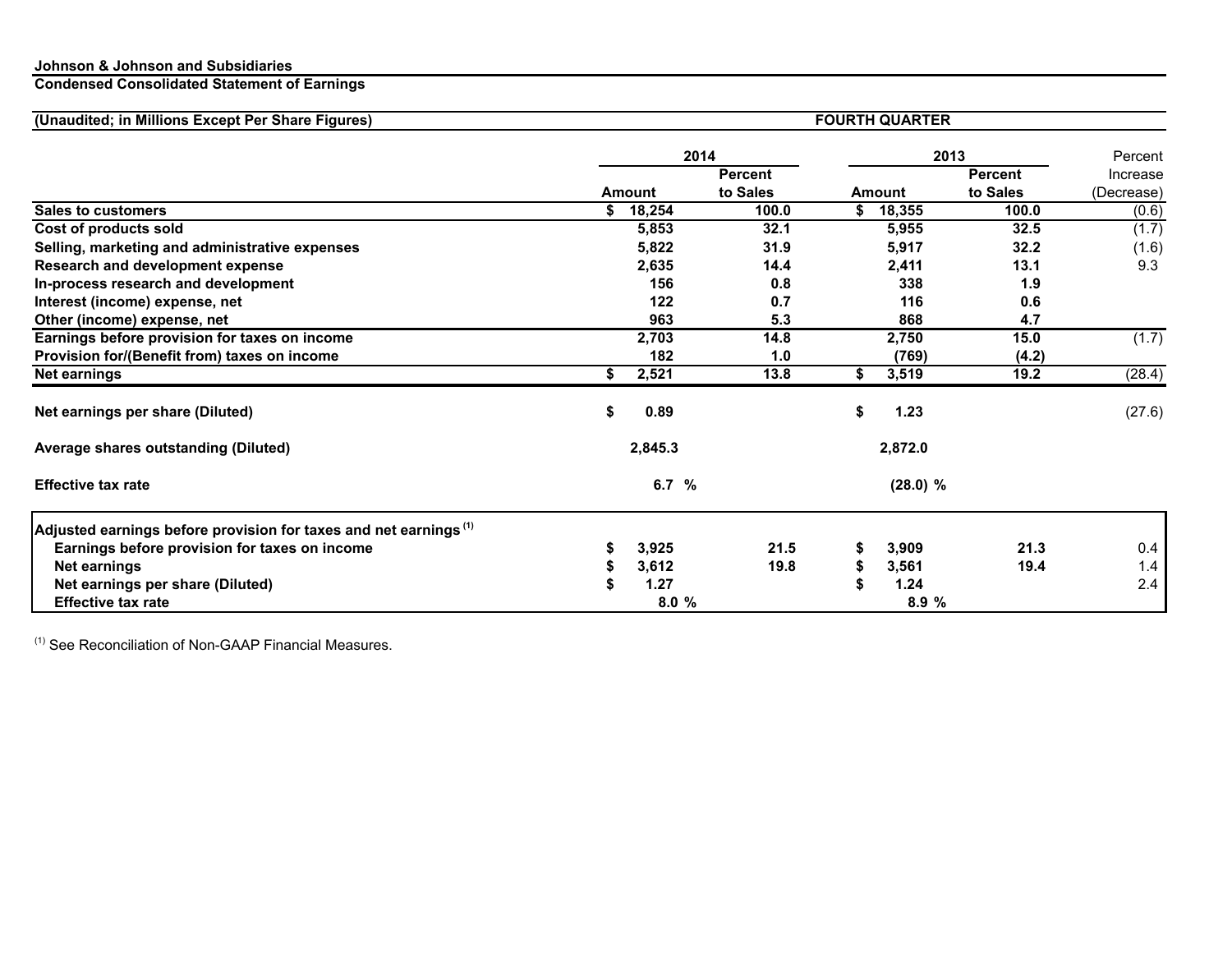#### **Condensed Consolidated Statement of Earnings**

| (Unaudited; in Millions Except Per Share Figures)                      | <b>TWELVE MONTHS</b> |               |                |    |               |                |            |  |  |  |
|------------------------------------------------------------------------|----------------------|---------------|----------------|----|---------------|----------------|------------|--|--|--|
|                                                                        |                      |               | 2014           |    | 2013          |                | Percent    |  |  |  |
|                                                                        |                      |               | <b>Percent</b> |    |               | <b>Percent</b> | Increase   |  |  |  |
|                                                                        |                      | <b>Amount</b> | to Sales       |    | <b>Amount</b> | to Sales       | (Decrease) |  |  |  |
| <b>Sales to customers</b>                                              | S.                   | 74,331        | 100.0          | S. | 71,312        | 100.0          | 4.2        |  |  |  |
| Cost of products sold                                                  |                      | 22,746        | 30.6           |    | 22,342        | 31.3           | 1.8        |  |  |  |
| Selling, marketing and administrative expenses                         |                      | 21,954        | 29.5           |    | 21,830        | 30.6           | 0.6        |  |  |  |
| Research and development expense                                       |                      | 8,494         | 11.4           |    | 8,183         | 11.5           | 3.8        |  |  |  |
| In-process research and development                                    |                      | 178           | 0.3            |    | 580           | 0.8            |            |  |  |  |
| Interest (income) expense, net                                         |                      | 466           | 0.6            |    | 408           | 0.6            |            |  |  |  |
| Other (income) expense, net                                            |                      | (70)          | (0.1)          |    | 2,498         | 3.5            |            |  |  |  |
| Earnings before provision for taxes on income                          |                      | 20,563        | 27.7           |    | 15,471        | 21.7           | 32.9       |  |  |  |
| <b>Provision for taxes on income</b>                                   |                      | 4,240         | 5.7            |    | 1,640         | 2.3            |            |  |  |  |
| <b>Net earnings</b>                                                    | \$                   | 16,323        | 22.0           | \$ | 13,831        | 19.4           | 18.0       |  |  |  |
| Net earnings per share (Diluted)                                       | \$                   | 5.70          |                | \$ | 4.81          |                | 18.5       |  |  |  |
| Average shares outstanding (Diluted)                                   |                      | 2,863.9       |                |    | 2,877.0       |                |            |  |  |  |
| <b>Effective tax rate</b>                                              |                      | 20.6 %        |                |    | 10.6%         |                |            |  |  |  |
| Adjusted earnings before provision for taxes and net earnings $^{(1)}$ |                      |               |                |    |               |                |            |  |  |  |
| Earnings before provision for taxes on income                          |                      | 21,195        | 28.5           | S  | 19,169        | 26.9           | 10.6       |  |  |  |
| Net earnings                                                           |                      | 17,105        | 23.0           | S  | 15,876        | 22.3           | 7.7        |  |  |  |
| Net earnings per share (Diluted)                                       |                      | 5.97          |                |    | 5.52          |                | 8.2        |  |  |  |
| <b>Effective tax rate</b>                                              |                      | 19.3 %        |                |    | 17.2 %        |                |            |  |  |  |

 $(1)$  See Reconciliation of Non-GAAP Financial Measures.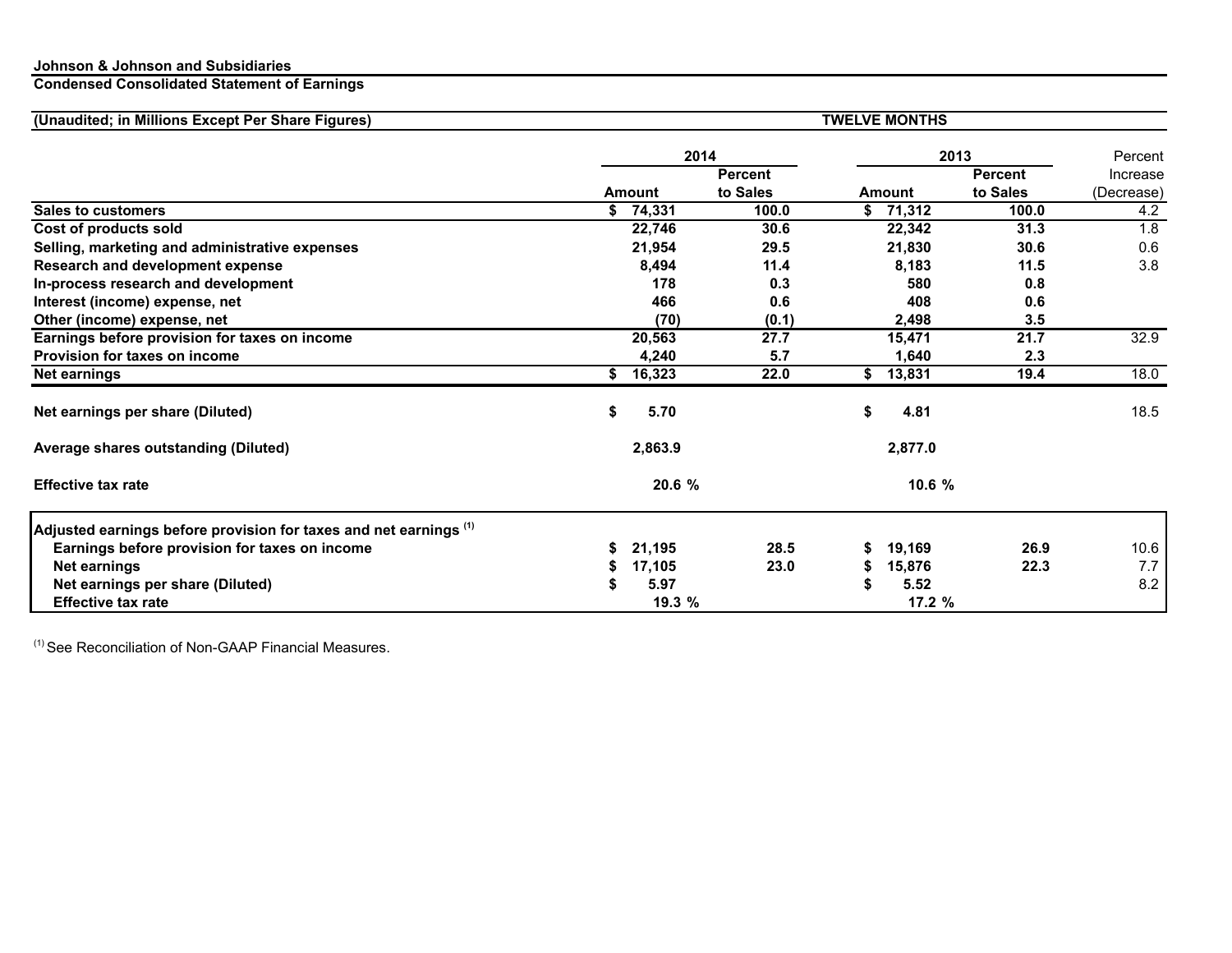# Johnson&Johnson

**Johnson & Johnson and Subsidiaries Reconciliation of Non-GAAP Financial Measures**

|                                                             | 2014 |                          | Fourth Quarter           | % Incr. / | <b>Twelve Months</b> | % Incr. /                |           |
|-------------------------------------------------------------|------|--------------------------|--------------------------|-----------|----------------------|--------------------------|-----------|
| (Dollars in Millions Except Per Share Data)                 |      |                          | 2013                     | (Decr.)   | 2014                 | 2013                     | (Decr.)   |
| Earnings before provision for taxes on income - as reported | \$   | 2,703                    | 2,750                    | (1.7) %   | \$ 20,563            | 15,471                   | 32.9 %    |
| Ortho-Clinical Diagnostics divestiture net (gain)/expense   |      | 49                       | $\overline{a}$           |           | (1,899)              | $\blacksquare$           |           |
| Litigation expenses                                         |      | 692                      | 506                      |           | 1,253                | 2,282                    |           |
| Synthes integration/transaction costs                       |      | 325                      | 181                      |           | 754                  | 683                      |           |
| Additional year of Branded Prescription Drug Fee            |      |                          |                          |           | 220                  |                          |           |
| In-process research and development                         |      | 156                      | 338                      |           | 178                  | 580                      |           |
| DePuy ASR™ Hip program                                      |      |                          | 134                      |           | 126                  | 251                      |           |
| Other                                                       |      |                          |                          |           |                      | (98)                     |           |
| Earnings before provision for taxes on income - as adjusted |      | 3,925                    | 3,909                    | 0.4<br>%  | \$<br>21,195         | 19,169                   | 10.6<br>% |
| Net Earnings - as reported                                  | \$   | 2,521                    | 3,519                    | (28.4) %  | \$16,323             | 13,831                   | 18.0 %    |
| Ortho-Clinical Diagnostics divestiture net (gain)/expense   |      | 87                       | $\overline{a}$           |           | (1,062)              | $\overline{a}$           |           |
| <b>Litigation expenses</b>                                  |      | 652                      | 227                      |           | 1,225<br>(1)         | 1,646                    |           |
| Synthes integration/transaction costs                       |      | 237                      | 110                      |           | 555                  | 483                      |           |
| Additional year of Branded Prescription Drug Fee            |      |                          |                          |           | 220                  |                          |           |
| In-process research and development                         |      | 115                      | 294                      |           | 131                  | 462                      |           |
| DePuy ASR™ Hip program                                      |      |                          | 118                      |           | 111                  | 240                      |           |
| Tax benefit associated with Conor Medsystems                |      |                          |                          |           | (398)                |                          |           |
| Scios tax benefit                                           |      |                          | (707)                    |           |                      | (707)                    |           |
| Other                                                       |      | $\overline{\phantom{a}}$ |                          |           |                      | (79)                     |           |
| Net Earnings - as adjusted                                  | \$   | 3,612                    | 3,561                    | 1.4<br>%  | \$<br>17,105         | 15,876                   | 7.7<br>%  |
| Diluted Net Earnings per share - as reported                | \$   | 0.89                     | 1.23                     | (27.6) %  | 5.70<br>\$           | 4.81                     | 18.5 %    |
| Ortho-Clinical Diagnostics divestiture net (gain)/expense   |      | 0.03                     |                          |           | (0.37)               | $\overline{a}$           |           |
| <b>Litigation expenses</b>                                  |      | 0.23                     | 0.08                     |           | 0.43                 | 0.57                     |           |
| Synthes integration/transaction costs                       |      | 0.08                     | 0.04                     |           | 0.19                 | 0.17                     |           |
| Additional year of Branded Prescription Drug Fee            |      |                          | $\overline{a}$           |           | 0.08                 | $\overline{\phantom{a}}$ |           |
| In-process research and development                         |      | 0.04                     | 0.10                     |           | 0.04                 | 0.16                     |           |
| DePuy ASR™ Hip program                                      |      |                          | 0.04                     |           | 0.04                 | 0.08                     |           |
| Tax benefit associated with Conor Medsystems                |      |                          | $\overline{\phantom{a}}$ |           | (0.14)               | $\blacksquare$           |           |
| Scios Tax Benefit                                           |      |                          | (0.25)                   |           |                      | (0.25)                   |           |
| Other                                                       |      |                          |                          |           |                      | (0.02)                   |           |
| Diluted Net Earnings per share - as adjusted                | \$   | 1.27                     | 1.24                     | 2.4<br>%  | 5.97<br>\$           | 5.52                     | $8.2\%$   |

(1) Includes adjustment to deferred tax asset related to deductibility by tax jurisdiction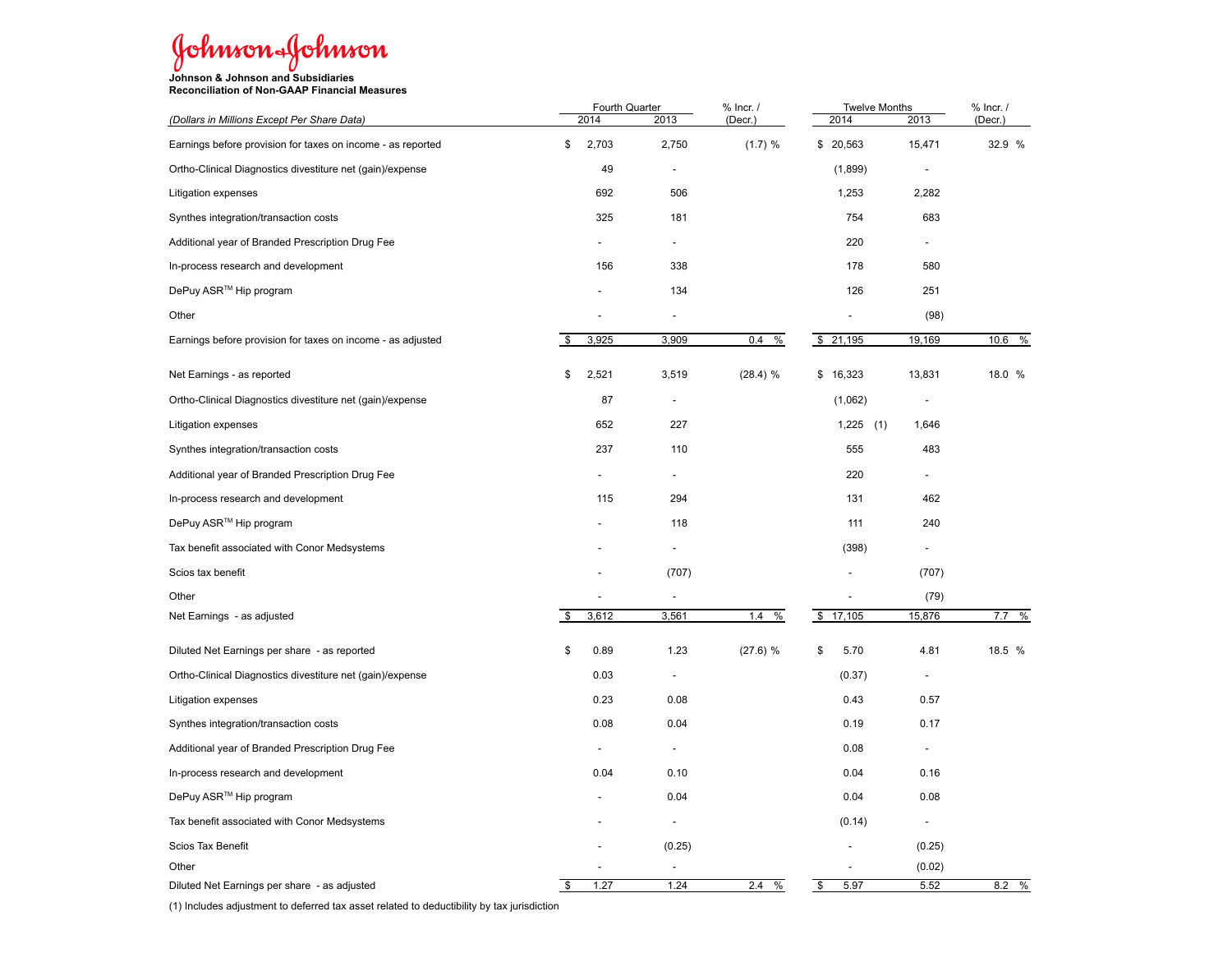### **Operational Sales Growth Excluding Acquisitions and Divestitures FOURTH QUARTER 2014 ACTUAL vs. 2013 ACTUAL**

|                                                       | <b>Segments</b>   |                |                        |       |  |  |  |  |  |
|-------------------------------------------------------|-------------------|----------------|------------------------|-------|--|--|--|--|--|
|                                                       | Operational % (1) |                |                        |       |  |  |  |  |  |
|                                                       | <b>Consumer</b>   | Pharmaceutical | <b>Medical Devices</b> | Total |  |  |  |  |  |
| <b>WW As Reported:</b>                                | 0.9%              | 13.9%          | (4.7)%                 | 3.9%  |  |  |  |  |  |
| U.S.                                                  | 2.5%              | 22.7%          | (7.7)%                 | 7.4%  |  |  |  |  |  |
| International                                         | 0.1%              | 5.8%           | $(2.3)\%$              | 1.2%  |  |  |  |  |  |
| <b>Women's Health</b>                                 |                   |                |                        |       |  |  |  |  |  |
| <b>Sanitary Protection</b>                            | 0.5               |                |                        | 0.1   |  |  |  |  |  |
| <b>U.S.</b>                                           | 1.4               |                |                        | 0.2   |  |  |  |  |  |
| International                                         | 0.1               |                |                        | 0.0   |  |  |  |  |  |
| <b>Women's Health</b>                                 |                   |                |                        |       |  |  |  |  |  |
| $K-Y^{\circledR}$                                     | 0.5               |                |                        | 0.2   |  |  |  |  |  |
| U.S.                                                  | 1.0               |                |                        | 0.2   |  |  |  |  |  |
| International                                         | 0.3               |                |                        | 0.1   |  |  |  |  |  |
| <b>Diagnostics</b>                                    |                   |                |                        |       |  |  |  |  |  |
| <b>Ortho-Clinical Diagnostics</b>                     |                   |                | 6.2                    | 2.5   |  |  |  |  |  |
| <b>U.S.</b>                                           |                   |                | 6.7                    | 2.9   |  |  |  |  |  |
| International                                         |                   |                | 5.8                    | 2.3   |  |  |  |  |  |
| All Other Acquisitions and Divestitures               | 0.2               |                |                        | 0.0   |  |  |  |  |  |
| <b>U.S.</b>                                           | 0.0               |                |                        | 0.0   |  |  |  |  |  |
| International                                         | 0.2               |                |                        | 0.0   |  |  |  |  |  |
| <b>WW Ops excluding Acquisitions and Divestitures</b> | 2.1%              | 13.9%          | 1.5%                   | 6.7%  |  |  |  |  |  |
| U.S.                                                  | 4.9%              | 22.7%          | (1.0)%                 | 10.7% |  |  |  |  |  |
| International                                         | 0.7%              | 5.8%           | 3.5%                   | 3.6%  |  |  |  |  |  |

 $(1)$  Operational growth excludes the effect of translational currency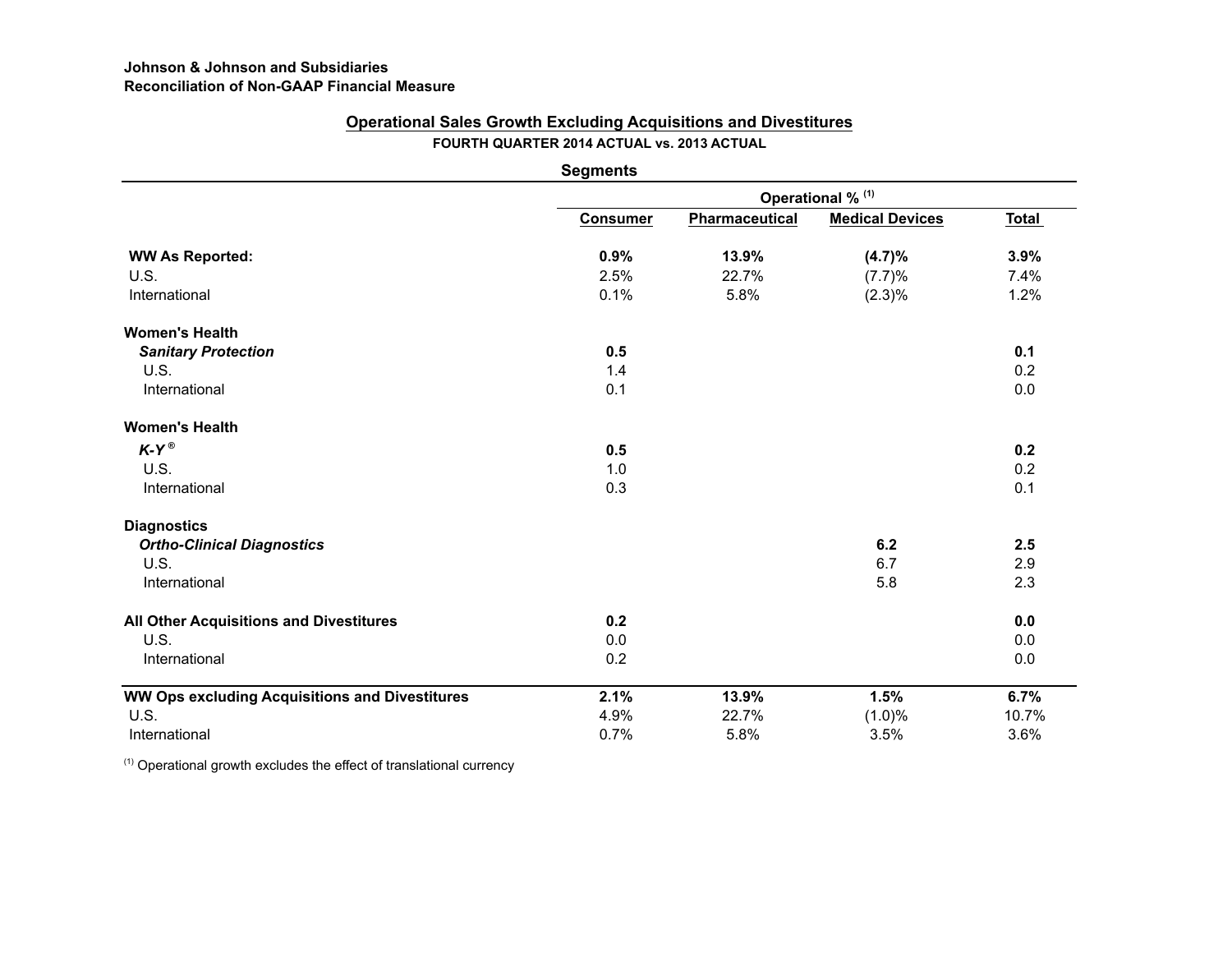## **Johnson & Johnson and Subsidiaries Reconciliation of Non-GAAP Financial Measure**

## **Operational Sales Growth Excluding Acquisitions and Divestitures TWELVE MONTHS 2014 ACTUAL vs. 2013 ACTUAL**

|                                                       | <b>Segments</b> |                              |                        |              |
|-------------------------------------------------------|-----------------|------------------------------|------------------------|--------------|
|                                                       |                 | Operational % <sup>(1)</sup> |                        |              |
|                                                       | <b>Consumer</b> | Pharmaceutical               | <b>Medical Devices</b> | <b>Total</b> |
| <b>WW As Reported:</b>                                | 1.0%            | 16.5%                        | $(1.6)\%$              | 6.1%         |
| U.S.                                                  | (1.3)%          | 25.0%                        | $(4.3)\%$              | 9.0%         |
| International                                         | 2.3%            | 8.3%                         | 0.5%                   | 3.7%         |
| <b>Women's Health</b>                                 |                 |                              |                        |              |
| <b>Sanitary Protection</b>                            | 1.4             |                              |                        | 0.3          |
| U.S.                                                  | 3.8             |                              |                        | 0.6          |
| International                                         | 0.1             |                              |                        | 0.0          |
| <b>Women's Health</b>                                 |                 |                              |                        |              |
| $K-Y^{\circledcirc}$                                  | 0.3             |                              |                        | 0.1          |
| U.S.                                                  | 0.6             |                              |                        | 0.1          |
| International                                         | 0.1             |                              |                        | 0.0          |
| <b>Diagnostics</b>                                    |                 |                              |                        |              |
| <b>Ortho-Clinical Diagnostics</b>                     |                 |                              | 3.2                    | $1.4$        |
| U.S.                                                  |                 |                              | 3.7                    | 1.8          |
| International                                         |                 |                              | 3.0                    | 1.2          |
| All Other Acquisitions and Divestitures               | 0.1             | 0.1                          |                        | 0.1          |
| U.S.                                                  | 0.0             | 0.1                          |                        | 0.1          |
| International                                         | 0.1             | 0.1                          |                        | 0.2          |
| <b>WW Ops excluding Acquisitions and Divestitures</b> | 2.8%            | 16.6%                        | 1.6%                   | 8.0%         |
| U.S.                                                  | 3.1%            | 25.1%                        | (0.6)%                 | 11.6%        |
| International                                         | 2.6%            | 8.4%                         | 3.5%                   | 5.1%         |

 $(1)$  Operational growth excludes the effect of translational currency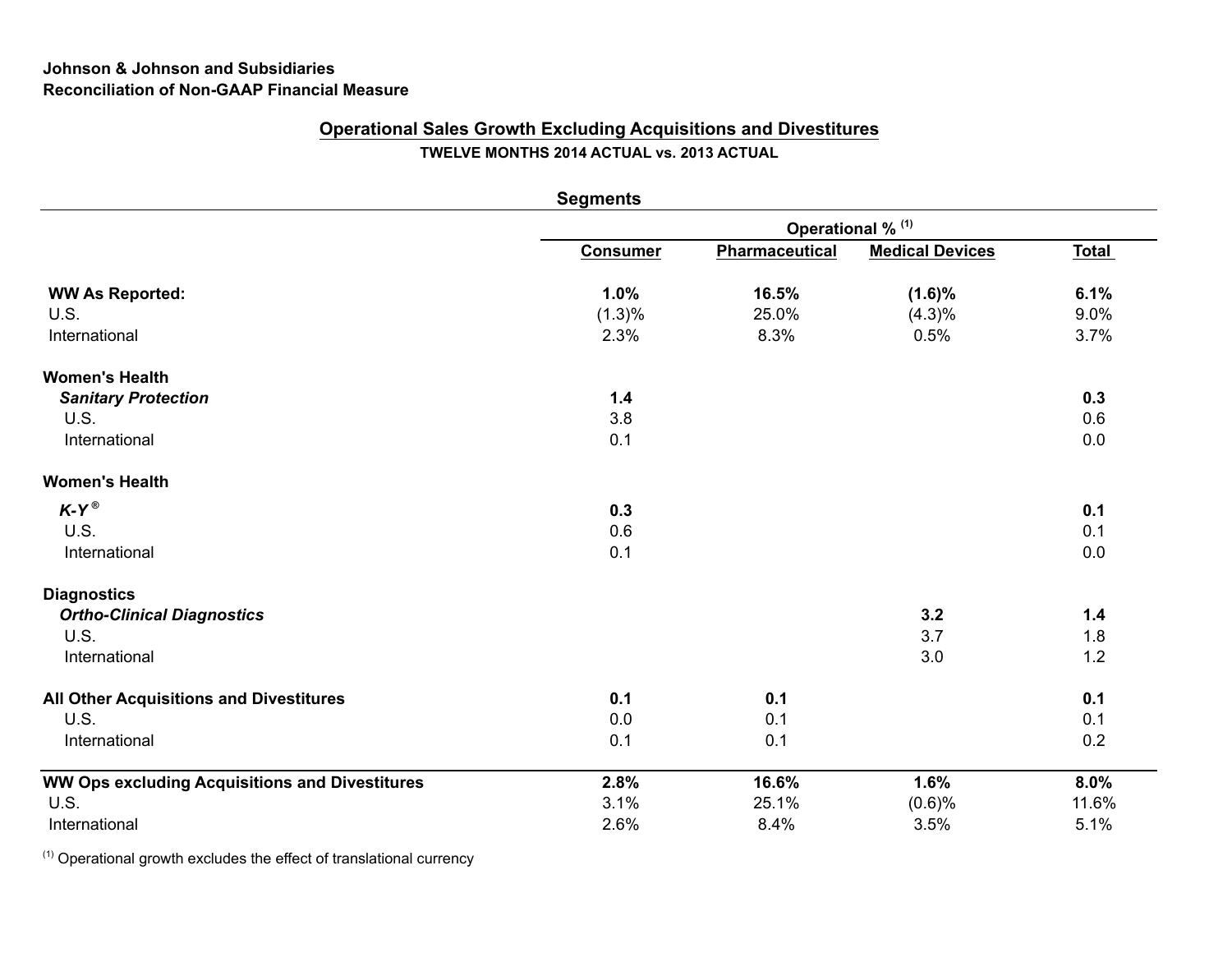## Johnson&Johnson

|                             | REPORTED SALES vs. PRIOR PERIOD (\$MM) |                |       |                       |                            |                          |                      |        |        |          |                              |                          |  |
|-----------------------------|----------------------------------------|----------------|-------|-----------------------|----------------------------|--------------------------|----------------------|--------|--------|----------|------------------------------|--------------------------|--|
|                             |                                        |                |       | <b>FOURTH QUARTER</b> |                            |                          | <b>TWELVE MONTHS</b> |        |        |          |                              |                          |  |
|                             |                                        |                |       |                       | $%$ Change                 |                          |                      |        |        |          | $\sqrt{\frac{2}{10}}$ Change |                          |  |
|                             | 2014                                   |                | 2013  | Reported              | Operational <sup>(1)</sup> | Currency                 |                      | 2014   | 2013   | Reported | Operational <sup>(1)</sup>   | Currency                 |  |
| <b>CONSUMER SEGMENT (2)</b> |                                        |                |       |                       |                            |                          |                      |        |        |          |                              |                          |  |
| <b>BABY CARE</b>            |                                        |                |       |                       |                            |                          |                      |        |        |          |                              |                          |  |
| US                          | s.                                     | 96             | 105   | $-8.6%$               | $-8.6%$                    | $\sim$                   | \$                   | 407    | 413    | $-1.5%$  | $-1.5%$                      | $\sim$                   |  |
| Intl                        |                                        | 428            | 480   | $-10.8%$              | $-4.8%$                    | $-6.0%$                  |                      | 1,832  | 1,882  | $-2.7%$  | 1.8%                         | $-4.5%$                  |  |
| <b>WW</b>                   |                                        | 524            | 585   | $-10.4%$              | $-5.5%$                    | $-4.9%$                  |                      | 2,239  | 2,295  | $-2.4%$  | 1.3%                         | $-3.7%$                  |  |
| ORAL CARE                   |                                        |                |       |                       |                            |                          |                      |        |        |          |                              |                          |  |
| US                          |                                        | 150            | 153   | $-2.0%$               | $-2.0%$                    | $\overline{\phantom{a}}$ |                      | 600    | 602    | $-0.3%$  | $-0.3%$                      | $\sim$                   |  |
| Intl                        |                                        | 264            | 265   | $-0.4%$               | 6.1%                       | $-6.5%$                  |                      | 1,047  | 1,020  | 2.6%     | 5.9%                         | $-3.3%$                  |  |
| <b>WW</b>                   |                                        | 414            | 418   | $-1.0%$               | 3.1%                       | $-4.1%$                  |                      | 1,647  | 1,622  | 1.5%     | 3.6%                         | $-2.1%$                  |  |
| $OTC$                       |                                        |                |       |                       |                            |                          |                      |        |        |          |                              |                          |  |
| <b>US</b>                   |                                        | 362            | 332   | 9.0%                  | 9.0%                       | $\sim$                   |                      | 1,357  | 1,286  | 5.5%     | 5.5%                         | $\sim$                   |  |
| Intl                        |                                        | 711            | 747   | $-4.8%$               | 3.6%                       | $-8.4%$                  |                      | 2,749  | 2,742  | 0.3%     | 3.7%                         | $-3.4%$                  |  |
| <b>WW</b>                   |                                        | 1,073          | 1,079 | $-0.6%$               | 5.2%                       | $-5.8%$                  |                      | 4,106  | 4,028  | 1.9%     | 4.2%                         | $-2.3%$                  |  |
| <b>SKIN CARE</b>            |                                        |                |       |                       |                            |                          |                      |        |        |          |                              |                          |  |
| US                          |                                        | 471            | 432   | 9.0%                  | 9.0%                       | ٠                        |                      | 1,834  | 1,752  | 4.7%     | 4.7%                         | $\overline{\phantom{a}}$ |  |
| Intl                        |                                        | 485            | 538   | $-9.9%$               | $-3.7%$                    | $-6.2%$                  |                      | 1,924  | 1,952  | $-1.4%$  | 1.2%                         | $-2.6%$                  |  |
| <b>WW</b>                   |                                        | 956            | 970   | $-1.4%$               | 2.0%                       | $-3.4%$                  |                      | 3,758  | 3,704  | 1.5%     | 2.9%                         | $-1.4%$                  |  |
| <b>WOMEN'S HEALTH</b>       |                                        |                |       |                       |                            |                          |                      |        |        |          |                              |                          |  |
| US                          |                                        | $\overline{7}$ | 38    | $-81.6%$              | $-81.6%$                   | $\sim$                   |                      | 50     | 280    | $-82.1%$ | $-82.1%$                     | $\sim$                   |  |
| Intl                        |                                        | 301            | 310   | $-2.9%$               | 6.0%                       | $-8.9%$                  |                      | 1,252  | 1,288  | $-2.8%$  | 2.6%                         | $-5.4%$                  |  |
| <b>WW</b>                   |                                        | 308            | 348   | $-11.5%$              | $-3.6%$                    | $-7.9%$                  |                      | 1,302  | 1,568  | $-17.0%$ | $-12.6%$                     | $-4.4%$                  |  |
| WOUND CARE/OTHER            |                                        |                |       |                       |                            |                          |                      |        |        |          |                              |                          |  |
| US                          |                                        | 208            | 203   | 2.5%                  | 2.5%                       | $\sim$                   |                      | 848    | 829    | 2.3%     | 2.3%                         | $\sim$                   |  |
| Intl                        |                                        | 123            | 150   | $-18.0%$              | $-11.6%$                   | $-6.4%$                  |                      | 596    | 651    | $-8.4%$  | $-6.3%$                      | $-2.1%$                  |  |
| <b>WW</b>                   |                                        | 331            | 353   | $-6.2%$               | $-3.5%$                    | $-2.7%$                  |                      | 1,444  | 1,480  | $-2.4%$  | $-1.5%$                      | $-0.9%$                  |  |
|                             |                                        |                |       |                       |                            |                          |                      |        |        |          |                              |                          |  |
| <b>TOTAL CONSUMER</b>       |                                        |                |       |                       |                            |                          |                      |        |        |          |                              |                          |  |
| US                          |                                        | 1,294          | 1,263 | 2.5%                  | 2.5%                       | $\overline{\phantom{a}}$ |                      | 5,096  | 5,162  | $-1.3%$  | $-1.3%$                      |                          |  |
| Intl                        |                                        | 2,312          | 2,490 | $-7.1%$               | 0.1%                       | $-7.2%$                  |                      | 9,400  | 9,535  | $-1.4%$  | 2.3%                         | $-3.7%$                  |  |
| <b>WW</b>                   | \$                                     | 3,606          | 3,753 | $-3.9%$               | 0.9%                       | $-4.8%$                  | s                    | 14,496 | 14,697 | $-1.4%$  | 1.0%                         | $-2.4%$                  |  |
|                             |                                        |                |       |                       |                            |                          |                      |        |        |          |                              |                          |  |

See footnotes at end of schedule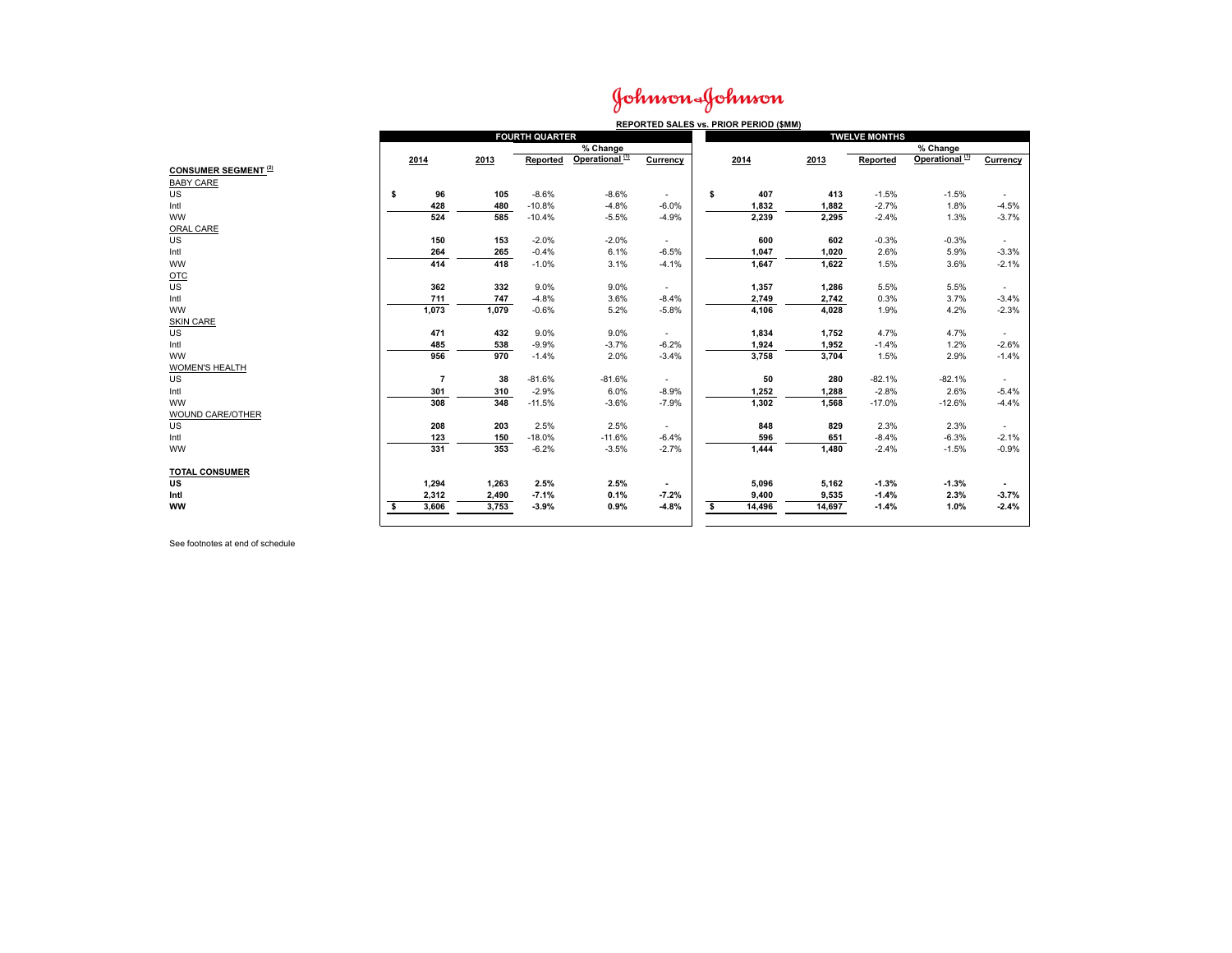|                                | REPORTED SALES vs. PRIOR PERIOD (\$MM) |                          |                          |                             |                             |                          |                          |                          |                            |                          |  |
|--------------------------------|----------------------------------------|--------------------------|--------------------------|-----------------------------|-----------------------------|--------------------------|--------------------------|--------------------------|----------------------------|--------------------------|--|
|                                |                                        |                          | <b>FOURTH QUARTER</b>    |                             |                             |                          |                          | <b>TWELVE MONTHS</b>     |                            |                          |  |
|                                |                                        |                          |                          | $\sqrt{\frac{2}{5}}$ Change |                             |                          |                          |                          | % Change                   |                          |  |
|                                | 2014                                   | 2013                     | Reported                 | Operational <sup>(1)</sup>  | Currency                    | 2014                     | 2013                     | Reported                 | Operational <sup>(1)</sup> | Currency                 |  |
| PHARMACEUTICAL SEGMENT (2) (3) |                                        |                          |                          |                             |                             |                          |                          |                          |                            |                          |  |
| <b>IMMUNOLOGY</b>              |                                        |                          |                          |                             |                             |                          |                          |                          |                            |                          |  |
| US                             | 1,816<br>\$                            | 1,726                    | 5.2%                     | 5.2%                        | $\sim$                      | \$<br>7,111              | 6,591                    | 7.9%                     | 7.9%                       |                          |  |
| Intl                           | 762                                    | 676                      | 12.7%                    | 22.2%                       | $-9.5%$                     | 3,082                    | 2,599                    | 18.6%                    | 23.3%                      | $-4.7%$                  |  |
| <b>WW</b>                      | 2,578                                  | 2,402                    | 7.3%                     | 10.0%                       | $-2.7%$                     | 10,193                   | 9,190                    | 10.9%                    | 12.2%                      | $-1.3%$                  |  |
| <b>REMICADE</b>                |                                        |                          |                          |                             |                             |                          |                          |                          |                            |                          |  |
| US                             | 1,052<br>\$                            | 982                      | 7.1%                     | 7.1%                        | $\overline{\phantom{a}}$    | 4,155                    | 3,891                    | 6.8%                     | 6.8%                       | $\overline{\phantom{a}}$ |  |
| US Exports <sup>(4)</sup>      | 244                                    | 367                      | $-33.5%$                 | $-33.5%$                    | $\overline{\phantom{a}}$    | 1,078                    | 1,339                    | $-19.5%$                 | $-19.5%$                   | $\overline{\phantom{a}}$ |  |
| Intl                           | 376                                    | 363                      | 3.6%                     | 12.6%                       | $-9.0%$                     | 1,635                    | 1,443                    | 13.3%                    | 19.0%                      | $-5.7%$                  |  |
| <b>WW</b>                      | 1,672                                  | 1,712                    | $-2.3%$                  | $-0.4%$                     | $-1.9%$                     | 6,868                    | 6,673                    | 2.9%                     | 4.1%                       | $-1.2%$                  |  |
| SIMPONI/SIMPONI ARIA           |                                        |                          |                          |                             |                             |                          |                          |                          |                            |                          |  |
| US                             | 164                                    | 112                      | 46.4%                    | 46.4%                       | $\sim$                      | 544                      | 404                      | 34.7%                    | 34.7%                      | $\overline{\phantom{a}}$ |  |
| Intl                           | 182                                    | 142                      | 28.2%                    | 39.0%                       | $-10.8%$                    | 643                      | 528                      | 21.8%                    | 26.4%                      | $-4.6%$                  |  |
| <b>WW</b>                      | 346                                    | 254                      | 36.2%                    | 42.2%                       | $-6.0%$                     | 1,187                    | 932                      | 27.4%                    | 30.0%                      | $-2.6%$                  |  |
| <b>STELARA</b>                 |                                        |                          |                          |                             |                             |                          |                          |                          |                            |                          |  |
| US                             | 356                                    | 265                      | 34.3%                    | 34.3%                       | $\sim$                      | 1,334                    | 957                      | 39.4%                    | 39.4%                      | $\overline{\phantom{a}}$ |  |
| Intl                           | 189                                    | 152                      | 24.3%                    | 34.3%                       | $-10.0%$                    | 738                      | 547                      | 34.9%                    | 37.3%                      | $-2.4%$                  |  |
| <b>WW</b>                      | 545                                    | 417                      | 30.7%                    | 34.4%                       | $-3.7%$                     | 2,072                    | 1,504                    | 37.8%                    | 38.7%                      | $-0.9%$                  |  |
| OTHER IMMUNOLOGY               |                                        |                          |                          |                             |                             |                          |                          |                          |                            |                          |  |
| US                             | $\overline{\phantom{a}}$               | $\overline{\phantom{a}}$ | $\overline{\phantom{a}}$ | $\overline{\phantom{a}}$    | $\overline{\phantom{a}}$    | $\overline{\phantom{a}}$ | $\overline{\phantom{a}}$ | $\sim$                   | $\overline{\phantom{a}}$   | $\overline{\phantom{a}}$ |  |
| Intl                           | 15                                     | 19                       | $-21.1%$                 | $-15.9%$                    | $-5.2%$                     | 66                       | 81                       | $-18.5%$                 | $-14.3%$                   | $-4.2%$                  |  |
| <b>WW</b>                      | 15                                     | 19                       | $-21.1%$                 | $-15.9%$                    | $-5.2%$                     | 66                       | 81                       | $-18.5%$                 | $-14.3%$                   | $-4.2%$                  |  |
| <b>INFECTIOUS DISEASES</b>     |                                        |                          |                          |                             |                             |                          |                          |                          |                            |                          |  |
| US                             | 564                                    | 302                      | 86.8%                    | 86.8%                       | $\overline{\phantom{a}}$    | 3,112                    | 1,077                    | $\star$                  | $\star$                    | ٠                        |  |
| Intl                           | 512                                    | 642                      | $-20.2%$                 | $-12.1%$                    | $-8.1%$                     | 2,487                    | 2,473                    | 0.6%                     | 2.5%                       | $-1.9%$                  |  |
| <b>WW</b>                      | 1,076                                  | 944                      | 14.0%                    | 19.5%                       | $-5.5%$                     | 5,599                    | 3,550                    | 57.7%                    | 58.6%                      | $-0.9%$                  |  |
| EDURANT                        |                                        |                          |                          |                             |                             |                          |                          |                          |                            |                          |  |
| US                             | 6                                      | 5                        | 20.0%                    | 20.0%                       | $\sim$                      | 24                       | 15                       | 60.0%                    | 60.0%                      |                          |  |
| Intl                           | 84                                     | 68                       | 23.5%                    | 33.8%                       | $-10.3%$                    | 341                      | 221                      | 54.3%                    | 54.3%                      | 0.0%                     |  |
| <b>WW</b>                      | 90                                     | 73                       | 23.3%                    | 32.9%                       | $-9.6%$                     | 365                      | 236                      | 54.7%                    | 54.7%                      | 0.0%                     |  |
| <b>INCIVO</b>                  |                                        |                          |                          |                             |                             |                          |                          |                          |                            |                          |  |
| US                             | $\overline{\phantom{a}}$               | $\overline{\phantom{a}}$ |                          | $\overline{\phantom{a}}$    | $\sim$                      |                          | $\overline{\phantom{a}}$ | $\overline{\phantom{a}}$ | $\overline{\phantom{a}}$   | $\overline{\phantom{a}}$ |  |
| Intl                           | 5                                      | 107                      | $-95.3%$                 | $-90.7%$                    | $-4.6%$                     | 226                      | 517                      | $-56.3%$                 | $-55.0%$                   | $-1.3%$                  |  |
| <b>WW</b>                      | $\overline{5}$                         | 107                      | $-95.3%$                 | $-90.7%$                    | $-4.6%$                     | 226                      | 517                      | $-56.3%$                 | $-55.0%$                   | $-1.3%$                  |  |
| OLYSIO/SOVRIAD                 |                                        |                          |                          |                             |                             |                          |                          |                          |                            |                          |  |
| <b>US</b>                      | 256                                    | 13                       | $\star$                  |                             | $\sim$                      | 1,943                    | 13                       | $^\star$                 | $^\star$                   |                          |  |
| Intl                           | 65                                     | 10                       | $\star$                  |                             | $-12.5%$                    | 359                      | 10                       | $\star$                  | ٠                          | $-2.3%$                  |  |
| <b>WW</b>                      | 321                                    | 23                       | $\star$                  | $\star$                     | $-2.5%$                     | 2,302                    | 23                       | $\star$                  | $\star$                    | $-0.4%$                  |  |
| <b>PREZISTA</b>                |                                        |                          |                          |                             |                             |                          |                          |                          |                            |                          |  |
| <b>US</b>                      | 243                                    | 229                      | 6.1%                     | 6.1%                        | $\sim$                      | 930                      | 807                      | 15.2%                    | 15.2%                      |                          |  |
| Intl                           | 205                                    | 232                      | $-11.6%$                 | $-3.5%$                     | $-8.1%$                     | 901                      | 866                      | 4.0%                     | 5.9%                       | $-1.9%$                  |  |
| <b>WW</b>                      | 448                                    | 461                      | $-2.8%$                  | 1.3%                        | $-4.1%$                     | 1,831                    | 1,673                    | 9.4%                     | 10.4%                      | $-1.0%$                  |  |
| OTHER INFECTIOUS DISEASES      |                                        |                          |                          |                             |                             |                          |                          |                          |                            |                          |  |
| US                             | 59                                     | 55                       | 7.3%                     | 7.3%                        | $\mathcal{L}_{\mathcal{A}}$ | 215                      | 242                      | $-11.2%$                 | $-11.2%$                   | ٠                        |  |
| Intl                           | 153                                    | 225                      | $-32.0%$                 | $-26.1%$                    | $-5.9%$                     | 660                      | 859                      | $-23.2%$                 | $-21.2%$                   | $-2.0%$                  |  |
| ww                             | 212                                    | 280                      | $-24.3%$                 | $-19.6%$                    | $-4.7%$                     | 875                      | 1,101                    | $-20.5%$                 | $-18.9%$                   | $-1.6%$                  |  |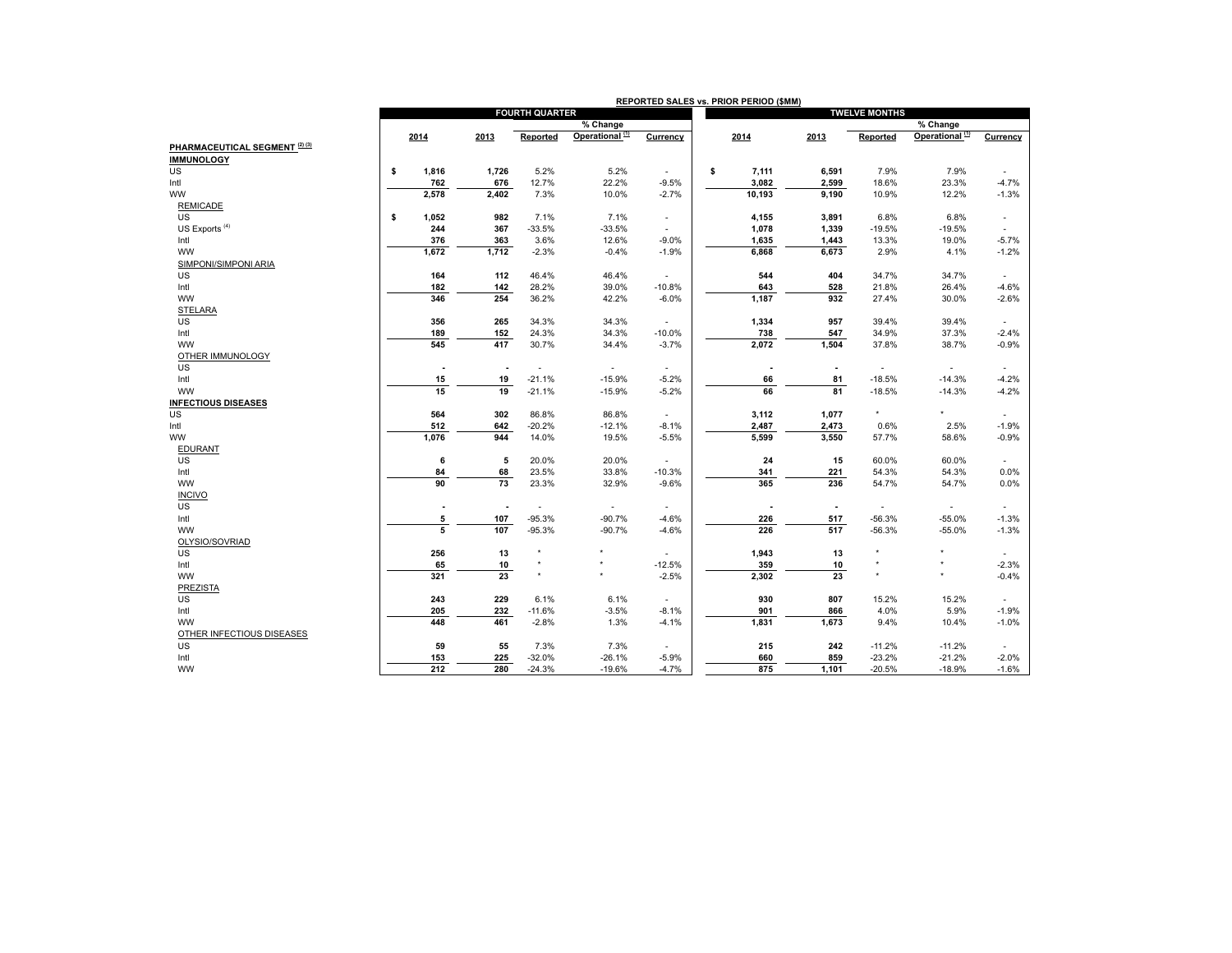|                                              | REPORTED SALES vs. PRIOR PERIOD (\$MM) |                                 |                       |                            |                                     |                      |                          |                     |                            |                                     |  |  |
|----------------------------------------------|----------------------------------------|---------------------------------|-----------------------|----------------------------|-------------------------------------|----------------------|--------------------------|---------------------|----------------------------|-------------------------------------|--|--|
|                                              |                                        |                                 | <b>FOURTH QUARTER</b> |                            |                                     | <b>TWELVE MONTHS</b> |                          |                     |                            |                                     |  |  |
|                                              |                                        |                                 |                       | % Change                   |                                     |                      |                          |                     | % Change                   |                                     |  |  |
|                                              | 2014                                   | 2013                            | Reported              | Operational <sup>(1)</sup> | Currency                            | 2014                 | 2013                     | Reported            | Operational <sup>(1)</sup> | Currency                            |  |  |
|                                              |                                        |                                 |                       |                            |                                     |                      |                          |                     |                            |                                     |  |  |
| <b>NEUROSCIENCE</b>                          |                                        |                                 |                       |                            |                                     |                      |                          |                     |                            |                                     |  |  |
| <b>US</b>                                    | 645                                    | 611                             | 5.6%                  | 5.6%                       | $\sim$                              | 2,452                | 2,584                    | $-5.1%$             | $-5.1%$                    |                                     |  |  |
| Intl                                         | 1,006                                  | 1,040                           | $-3.3%$               | 5.1%                       | $-8.4%$                             | 4,035                | 4,083                    | $-1.2%$             | 2.2%                       | $-3.4%$                             |  |  |
| <b>WW</b>                                    | 1,651                                  | 1,651                           | 0.0%                  | 5.3%                       | $-5.3%$                             | 6,487                | 6,667                    | $-2.7%$             | $-0.6%$                    | $-2.1%$                             |  |  |
| CONCERTA/METHYLPHENIDATE<br><b>US</b>        | 55                                     |                                 | 19.6%                 |                            |                                     |                      | 308                      | $-50.6%$            |                            |                                     |  |  |
| Intl                                         | 114                                    | 46<br>123                       | $-7.3%$               | 19.6%<br>0.5%              | $\sim$<br>$-7.8%$                   | 152                  | 474                      | $-5.7%$             | $-50.6%$<br>$-1.6%$        | $\overline{\phantom{a}}$<br>$-4.1%$ |  |  |
| <b>WW</b>                                    | 169                                    | 169                             |                       |                            |                                     | 447<br>599           | 782                      |                     |                            | $-2.5%$                             |  |  |
|                                              |                                        |                                 | 0.0%                  | 5.7%                       | $-5.7%$                             |                      |                          | $-23.4%$            | $-20.9%$                   |                                     |  |  |
| <b>INVEGA</b><br>US                          |                                        |                                 |                       |                            |                                     |                      |                          |                     |                            |                                     |  |  |
|                                              | 96                                     | 87                              | 10.3%                 | 10.3%                      | $\overline{\phantom{a}}$            | 360                  | 316                      | 13.9%               | 13.9%                      | $\sim$                              |  |  |
| Intl<br><b>WW</b>                            | 65<br>161                              | 67<br>154                       | $-3.0%$<br>4.5%       | 7.0%<br>8.9%               | $-10.0%$<br>$-4.4%$                 | 280<br>640           | 267<br>583               | 4.9%<br>9.8%        | 8.7%                       | $-3.8%$<br>$-1.7%$                  |  |  |
|                                              |                                        |                                 |                       |                            |                                     |                      |                          |                     | 11.5%                      |                                     |  |  |
| <b>INVEGA SUSTENNA/ XEPLION</b><br><b>US</b> |                                        |                                 |                       |                            |                                     |                      |                          |                     |                            |                                     |  |  |
|                                              | 226                                    | 188                             | 20.2%                 | 20.2%                      | $\sim$                              | 825                  | 690                      | 19.6%               | 19.6%                      | $\overline{\phantom{a}}$            |  |  |
| Intl                                         | 192                                    | 162                             | 18.5%                 | 27.8%                      | $-9.3%$                             | 763                  | 558                      | 36.7%               | 39.1%                      | $-2.4%$                             |  |  |
| ww                                           | 418                                    | 350                             | 19.4%                 | 23.7%                      | $-4.3%$                             | 1,588                | 1,248                    | 27.2%               | 28.3%                      | $-1.1%$                             |  |  |
| RISPERDAL CONSTA<br>US                       | 104                                    |                                 |                       |                            |                                     | 427                  |                          | $-3.0%$             |                            |                                     |  |  |
|                                              |                                        | 113                             | $-8.0%$               | $-8.0%$                    | $\sim$                              |                      | 440                      |                     | $-3.0%$                    | $\sim$                              |  |  |
| Intl                                         | 190<br>294                             | 208<br>321                      | $-8.7%$               | $-0.5%$                    | $-8.2%$                             | 763<br>1,190         | 878<br>1,318             | $-13.1%$<br>$-9.7%$ | $-10.9%$                   | $-2.2%$<br>$-1.5%$                  |  |  |
| <b>WW</b>                                    |                                        |                                 | $-8.4%$               | $-3.1%$                    | $-5.3%$                             |                      |                          |                     | $-8.2%$                    |                                     |  |  |
| OTHER NEUROSCIENCE                           |                                        |                                 |                       |                            |                                     |                      |                          |                     |                            |                                     |  |  |
| <b>US</b>                                    | 164                                    | 177                             | $-7.3%$               | $-7.3%$                    | $\sim$                              | 688                  | 830                      | $-17.1%$            | $-17.1%$                   | $\overline{\phantom{a}}$            |  |  |
| Intl<br><b>WW</b>                            | 445<br>609                             | 480                             | $-7.3%$               | 0.8%                       | $-8.1%$                             | 1,782                | 1,906                    | $-6.5%$             | $-2.4%$                    | $-4.1%$                             |  |  |
|                                              |                                        | 657                             | $-7.3%$               | $-1.4%$                    | $-5.9%$                             | 2,470                | 2,736                    | $-9.7%$             | $-6.9%$                    | $-2.8%$                             |  |  |
| <b>ONCOLOGY</b>                              |                                        |                                 |                       |                            |                                     |                      |                          |                     |                            |                                     |  |  |
| US                                           | 334                                    | 216                             | 54.6%                 | 54.6%                      | $\sim$                              | 1,157                | 848                      | 36.4%               | 36.4%                      | ٠                                   |  |  |
| Intl                                         | 878                                    | 897                             | $-2.1%$               | 6.7%                       | $-8.8%$                             | 3,300                | 2,925                    | 12.8%               | 16.0%                      | $-3.2%$                             |  |  |
| <b>WW</b>                                    | 1,212                                  | 1,113                           | 8.9%                  | 16.0%                      | $-7.1%$                             | 4,457                | 3,773                    | 18.1%               | 20.6%                      | $-2.5%$                             |  |  |
| VELCADE                                      |                                        |                                 |                       |                            |                                     |                      |                          |                     |                            |                                     |  |  |
| <b>US</b>                                    | $\overline{\phantom{a}}$               | $\overline{\phantom{a}}$<br>524 |                       | $\overline{\phantom{a}}$   | $\overline{\phantom{a}}$<br>$-8.1%$ |                      | $\overline{\phantom{a}}$ | $-2.5%$             | ٠                          | ٠<br>$-3.6%$                        |  |  |
| Intl                                         | 418                                    |                                 | $-20.2%$              | $-12.1%$                   |                                     | 1,618                | 1,660                    |                     | 1.1%                       |                                     |  |  |
| ww                                           | 418                                    | 524                             | $-20.2%$              | $-12.1%$                   | $-8.1%$                             | 1,618                | 1,660                    | $-2.5%$             | 1.1%                       | $-3.6%$                             |  |  |
| ZYTIGA                                       |                                        |                                 |                       |                            |                                     |                      |                          |                     |                            |                                     |  |  |
| US                                           | 255                                    | 211                             | 20.9%                 | 20.9%                      | $\sim$                              | 971                  | 750                      | 29.5%               | 29.5%                      |                                     |  |  |
| Intl                                         | 340                                    | 284                             | 19.7%                 | 29.9%                      | $-10.2%$                            | 1,266                | 948                      | 33.5%               | 36.1%                      | $-2.6%$                             |  |  |
| <b>WW</b>                                    | 595                                    | 495                             | 20.2%                 | 26.0%                      | $-5.8%$                             | 2,237                | 1,698                    | 31.7%               | 33.1%                      | $-1.4%$                             |  |  |
| OTHER ONCOLOGY                               |                                        |                                 | $\star$               |                            |                                     |                      |                          |                     |                            |                                     |  |  |
| <b>US</b>                                    | 79                                     | 5                               |                       |                            | $\sim$                              | 186                  | 98                       | 89.8%               | 89.8%                      | $\overline{\phantom{a}}$            |  |  |
| Intl                                         | 120                                    | 89                              | 34.8%<br>$\star$      | 43.9%                      | $-9.1%$                             | 416                  | 317                      | 31.2%               | 34.2%                      | $-3.0%$                             |  |  |
| <b>WW</b>                                    | 199                                    | 94                              |                       |                            | $-8.6%$                             | 602                  | 415                      | 45.1%               | 47.4%                      | $-2.3%$                             |  |  |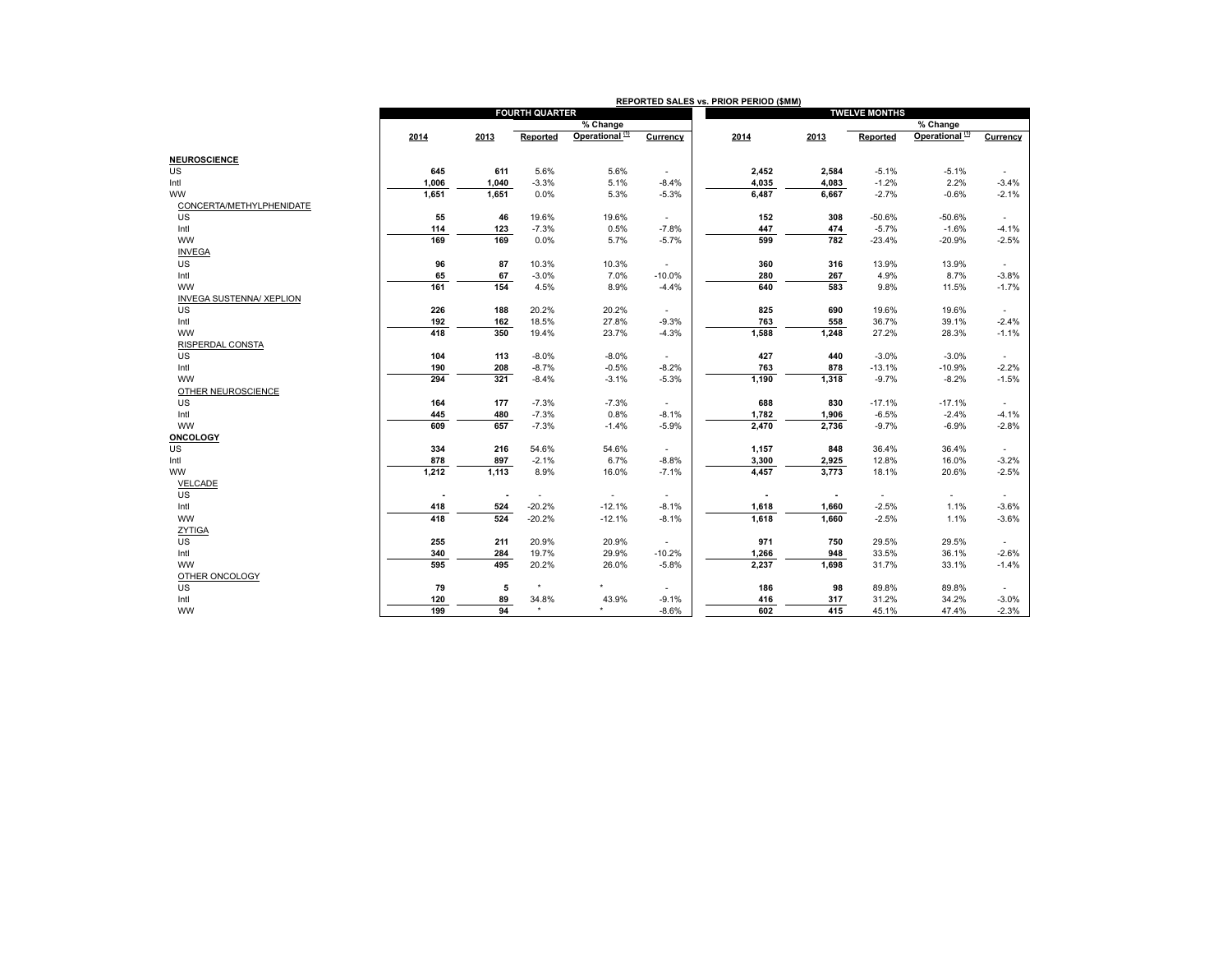|                             | REPORTED SALES vs. PRIOR PERIOD (\$MM) |                          |                       |                            |                          |        |                          |                          |                            |                          |  |  |
|-----------------------------|----------------------------------------|--------------------------|-----------------------|----------------------------|--------------------------|--------|--------------------------|--------------------------|----------------------------|--------------------------|--|--|
|                             |                                        |                          | <b>FOURTH QUARTER</b> |                            |                          |        |                          | <b>TWELVE MONTHS</b>     |                            |                          |  |  |
|                             |                                        |                          |                       | % Change                   |                          |        |                          |                          | % Change                   |                          |  |  |
|                             | 2014                                   | 2013                     | Reported              | Operational <sup>(1)</sup> | Currency                 | 2014   | 2013                     | Reported                 | Operational <sup>(1)</sup> | Currency                 |  |  |
| <b>TOTAL OTHER</b>          |                                        |                          |                       |                            |                          |        |                          |                          |                            |                          |  |  |
| <b>US</b>                   | 997                                    | 696                      | 43.2%                 | 43.2%                      | $\sim$                   | 3,600  | 2,848                    | 26.4%                    | 26.4%                      | $\overline{\phantom{a}}$ |  |  |
| Intl                        | 485                                    | 490                      | $-1.0%$               | 6.0%                       | $-7.0%$                  | 1,977  | 2,097                    | $-5.7%$                  | $-3.4%$                    | $-2.3%$                  |  |  |
| <b>WW</b>                   | 1,482                                  | 1,186                    | 25.0%                 | 27.9%                      | $-2.9%$                  | 5,577  | 4,945                    | 12.8%                    | 13.8%                      | $-1.0%$                  |  |  |
| PROCRIT/EPREX               |                                        |                          |                       |                            |                          |        |                          |                          |                            |                          |  |  |
| <b>US</b>                   | 177                                    | 168                      | 5.4%                  | 5.4%                       | $\sim$                   | 715    | 795                      | $-10.1%$                 | $-10.1%$                   | $\sim$                   |  |  |
| Intl                        | 125                                    | 139                      | $-10.1%$              | $-3.2%$                    | $-6.9%$                  | 523    | 569                      | $-8.1%$                  | $-6.2%$                    | $-1.9%$                  |  |  |
| <b>WW</b>                   | 302                                    | 307                      | $-1.6%$               | 1.5%                       | $-3.1%$                  | 1,238  | 1,364                    | $-9.2%$                  | $-8.4%$                    | $-0.8%$                  |  |  |
| <b>XARELTO</b>              |                                        |                          |                       |                            |                          |        |                          |                          |                            |                          |  |  |
| US                          | 428                                    | 271                      | 57.9%                 | 57.9%                      | $\sim$                   | 1,522  | 864                      | 76.2%                    | 76.2%                      | ٠                        |  |  |
| Intl                        |                                        | $\overline{\phantom{a}}$ |                       | $\overline{\phantom{a}}$   |                          |        | $\overline{\phantom{a}}$ | $\overline{\phantom{a}}$ | $\overline{\phantom{a}}$   | ٠                        |  |  |
| <b>WW</b>                   | 428                                    | 271                      | 57.9%                 | 57.9%                      | $\overline{\phantom{a}}$ | 1,522  | 864                      | 76.2%                    | 76.2%                      |                          |  |  |
| <b>OTHER</b>                |                                        |                          |                       |                            |                          |        |                          |                          |                            |                          |  |  |
| <b>US</b>                   | 392                                    | 257                      | 52.5%                 | 52.5%                      | $\overline{\phantom{a}}$ | 1,363  | 1,189                    | 14.6%                    | 14.6%                      |                          |  |  |
| Intl                        | 360                                    | 351                      | 2.6%                  | 9.6%                       | $-7.0%$                  | 1,454  | 1,528                    | $-4.8%$                  | $-2.4%$                    | $-2.4%$                  |  |  |
| <b>WW</b>                   | 752                                    | 608                      | 23.7%                 | 27.7%                      | $-4.0%$                  | 2,817  | 2,717                    | 3.7%                     | 5.0%                       | $-1.3%$                  |  |  |
|                             |                                        |                          |                       |                            |                          |        |                          |                          |                            |                          |  |  |
| <b>TOTAL PHARMACEUTICAL</b> |                                        |                          |                       |                            |                          |        |                          |                          |                            |                          |  |  |
| US                          | 4,356                                  | 3,551                    | 22.7%                 | 22.7%                      | $\overline{\phantom{a}}$ | 17,432 | 13,948                   | 25.0%                    | 25.0%                      |                          |  |  |
| Intl                        | 3,643                                  | 3,745                    | $-2.7%$               | 5.8%                       | $-8.5%$                  | 14,881 | 14,177                   | 5.0%                     | 8.3%                       | $-3.3%$                  |  |  |
| <b>WW</b>                   | 7,999                                  | 7,296                    | 9.6%                  | 13.9%                      | $-4.3%$                  | 32,313 | 28,125                   | 14.9%                    | 16.5%                      | $-1.6%$                  |  |  |
|                             |                                        |                          |                       |                            |                          |        |                          |                          |                            |                          |  |  |

See footnotes at end of schedule